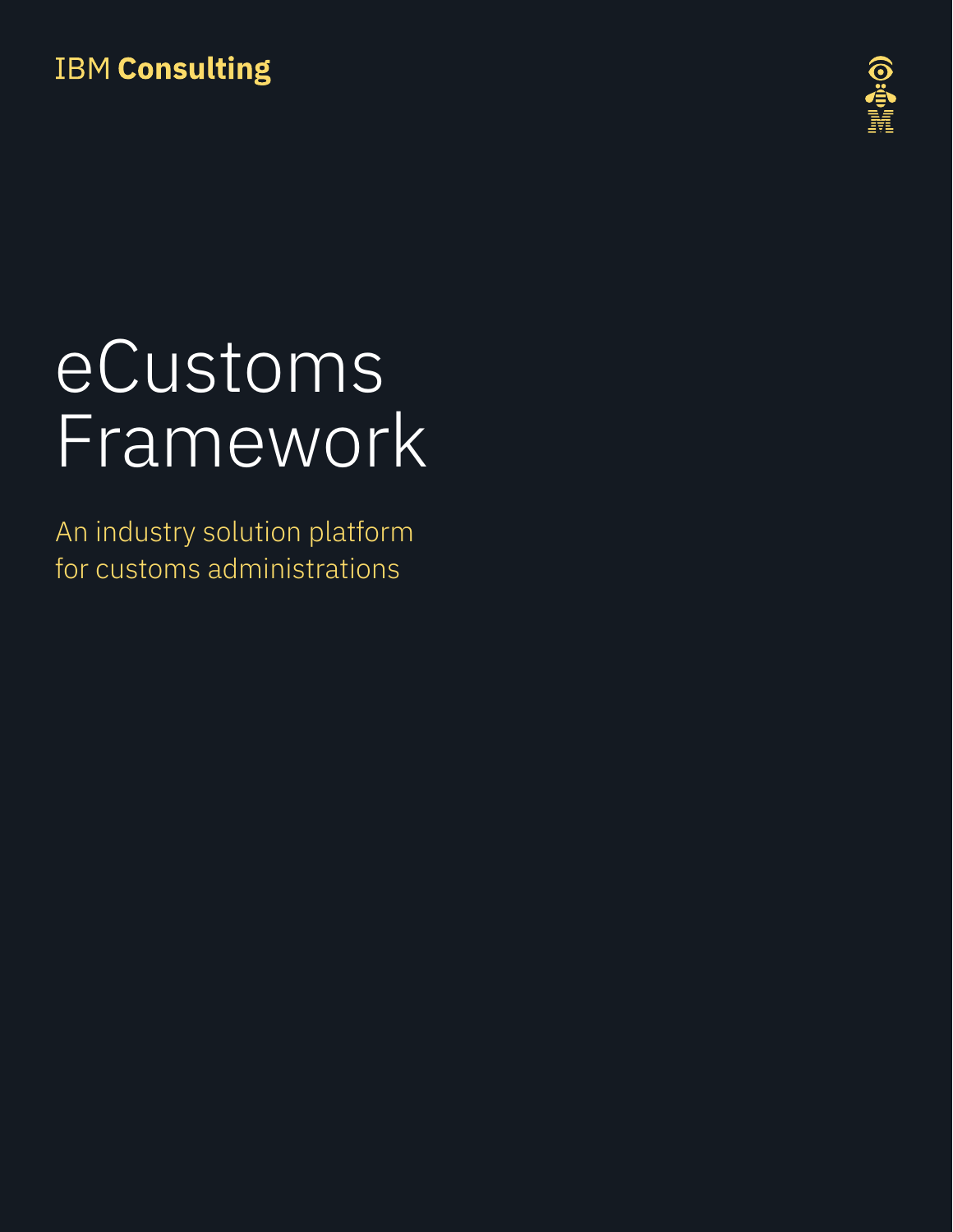### eCustoms Framework what for?

The eCustoms Framework (eCF) is an integrated set of industry models describing and designing an innovative, future-proof, trend-resistant, flexible customs enterprise by applying standard methods. It serves as a blueprint for customs modernization by guiding customs administrations in the identification of modernization components and their integration on a standard platform. The eCF is the basis for the eCustoms Integration Suite (eCIS), our portfolio of modular software assets that support the various functional areas of a customs administration. These modular, lightweight, future-proof solutions can be introduced incrementally and offer a range of different entry points to start transformation of eCustoms. Our eCustoms solutions can be integrated seamlessly by a standardized set of models that catch industry commonality and still allow variance.

#### **eCF and eCIS benefits**

- Industry models based on best practices and a wealth of customs administrations experience serve as a blueprint for modernization.
- COTS solutions offer best practices and industry standards.
- Localization through configuration and extension of functional scope to support national requirements.
- Prior investment protection by our component-based portfolio, allowing integration with an existing environment on a platform of choice—the eCF does not require an "all or nothing" decision.
- Incremental modernization so there is no need for "big bang" transformations.
- eCF is continuously maintained and updated as industry trends, legislation and technologies evolve.

### Seamless, incremental transformation for future-proof solutions

The vision behind eCF is to allow multiple independent solution providers to supply software components that can be integrated seamlessly on a platform of choice. These solutions could range

from import/export to transit to entry/exit to tariff management to inspections. The integration is based on open principles of a service-oriented architecture (SOA) in which the components offer well-defined services that can be reused across solutions. The advantages of the SOA-based integration include customization options that range from simply adapting business rules to full control of components in a development environment. This approach supports incremental transformation through a stepby- step introduction of components that may originate from various sources and are supported by a standards-based platform.



Figure 1: The eCustoms Framework

The packaging of the functionality in the components is driven by the analysis of long-term industry trends. As a result, components are future-proof and can be used as independent entry points to achieve transitions with clearly targeted benefits.

#### **Architectural priorities**

- Flexibility
- Modularity
- Scalability
- Openness
- Portability
- Extendibility
- Security
- Reliability
- Reusable common components
- Integration
- Uniform presentation layer

### How is the framework constructed?

The framework consists of artifacts that address three levels of a customs business and IT landscape. At the strategic level, industry vision and blueprint documents from the World Customs Organization (WCO) and the European Union (EU) served as input to define the operating models of future customs administrations, and the key resources required to support them. At the architecture level this analysis is used to develop business, functional, technical and operational architectures. These architectures allow identifying the solution components, the underlying technical components from the middleware platform and the infrastructure they are deployed in, in a future-proof way. At the engineering level process, service and information models are established that standardize the detailed contents of the solution components. The information model of key components is based upon the WCO data model version three and is sufficiently rich to support future industry transformation driven by increased information sharing between customs and end-to-end supply chains.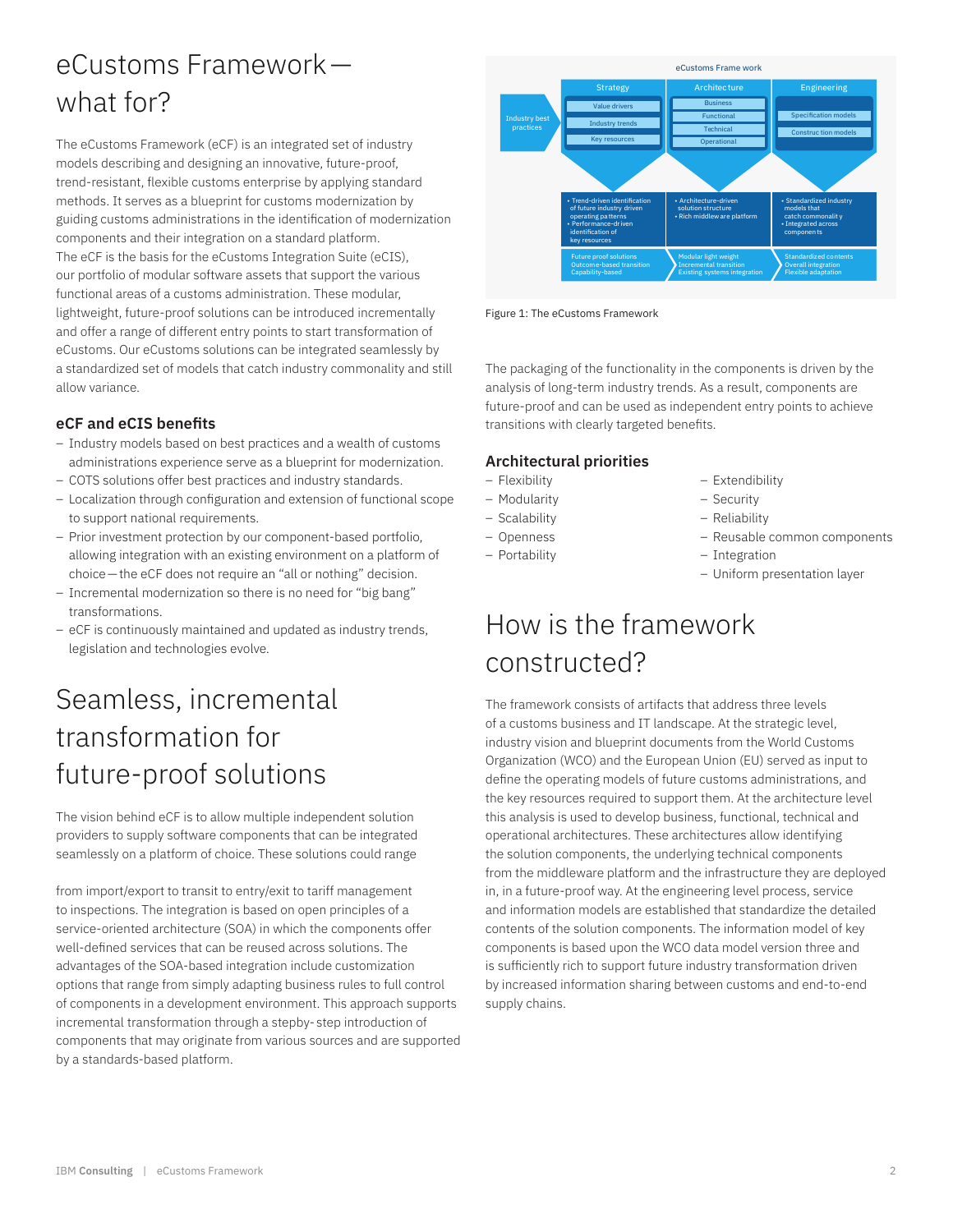The core framework artifacts are:

- Business process map and component business model: business process framework and business competency and capability overview.
- Functional architecture: functional assets and their internal architectural construction.
- Technical architecture: technical products and their internal architectural construction.
- Operational model: the infrastructure architecture in which the functional and technical software assets will be deployed.

#### **eCF principles**

- Service oriented architecture (SOA)
- Modularity
- Platform independence
- Maximal reuse of core services
	-
- Business rules repository
- Three layers: strategy, architecture and engineering

The resulting set of solutions based upon this framework contain the properties that the upcoming transformation requires—modular, lightweight, future-proof solutions that can be introduced incrementally and offer a range of different entry points. And the solutions are integrated seamlessly by a standardized set of models that catch industry commonality and still allow variance.

#### **Functional solutions**

– Import

- Risk management
- Authorized economic operator
- Export – Transit
	-
- Entry – Exit
- 
- Tariff management
- Inspections – Single window
- eCustoms gateway

### Foresight is required in the changing world of customs

With its future-proof solutions and flexible characteristics, the eCustoms Framework can help clients be far-sighted in today's fast changing customs environment. The increasing connectivity of countries caused by globalization reveals several challenges and significantly impacts customs business.



Customs organizations around the world control the flow of goods within increasingly global and integrated supply chains. This is the real time lifeline of today's modern enterprises in a world in which threats are proliferating and are more difficult to track. In this environment the role of customs is rapidly shifting from a primary focus on revenue collection aimed at protection of economic interests, to trade facilitation and reduction of administrative burden as well as a significantly increased role in safety and security. This shift implies that customs agencies both lead and follow a major transformation in the industry.

#### **A changing business environment**

- Changing legal requirements
- Regional integration
- Political agreements
- Trade facilitation
- Security
- National requirements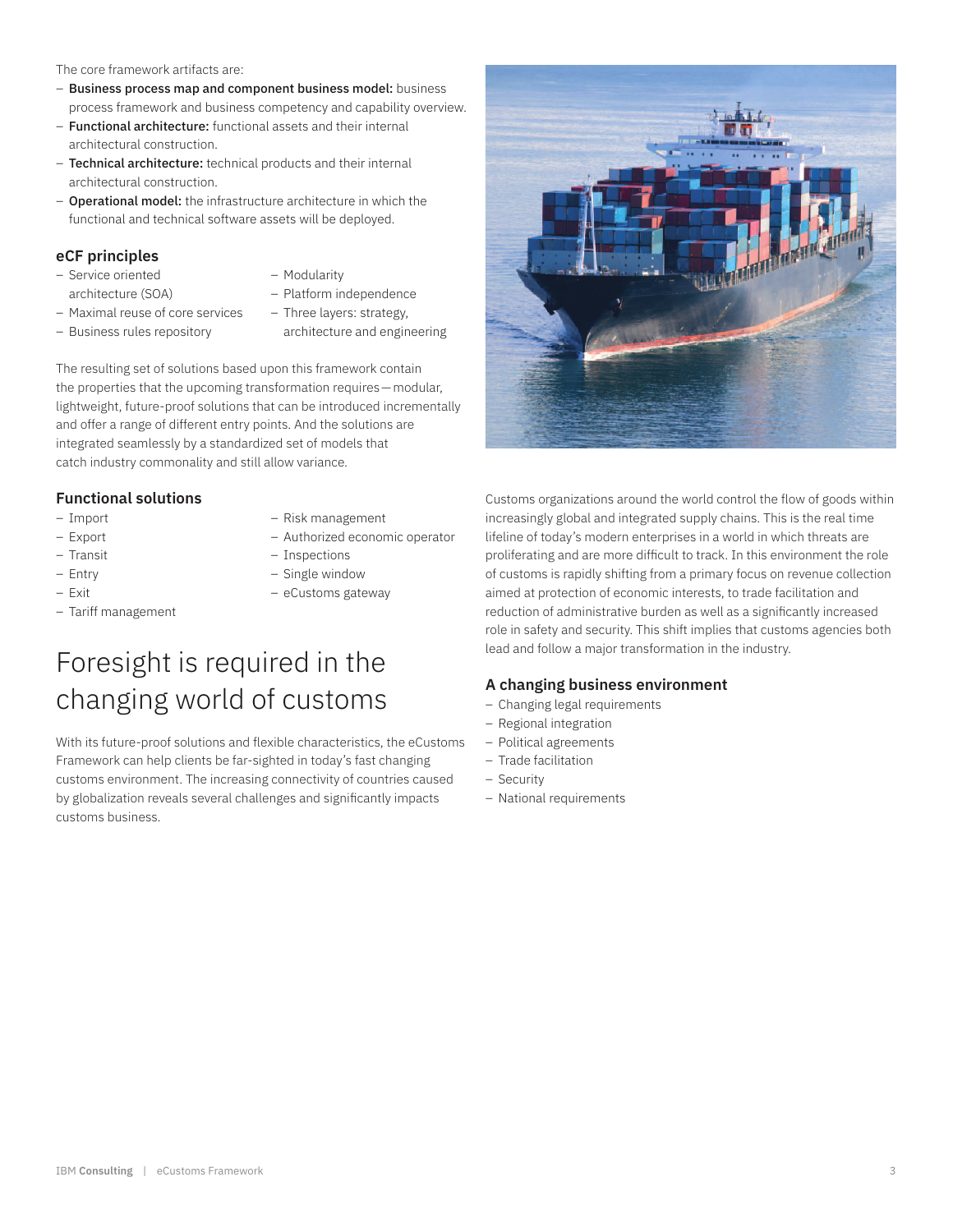The customs environment is changing due to globalization, fraud, integration of supply chains and geo-political instability.

eCustoms enables the utilization of information systems to clear goods, collect customs duties, control the flow of goods, animals, personal belongings and hazardous items into and out of countries, and provides an effective tool against crime and fraud. It started years ago with replacing paper-based customs procedures with electronic operations, and now aims at creating an efficient and modern customs environment which facilitates trade as well as enhances security at borders.

Although many countries already use electronic declarations, legacy systems may be monolithic, not fully integrated or interoperable, and not always flexible enough to accommodate the changes as demanded by the evolving customs environment, including national and international directives. As a result, countries are modernizing their systems and operational environments to move towards eCustoms.

#### **Technology driven change**

- Legacy systems are not flexible enough to accommodate change
- Emerging hardware platforms
- Evolving IT expertise
- Obsolete technologies
- New technologies: analytics, social media and cloud
- Changing maintenance agreements and
- licensing policies
- Application rationalization

# A strong partnership

IBM has joined forces with IBM Business Partner Intrasoft International. The combination of these two companies will provide you with a tight, efficient and commitment-driven delivery team and governance model. Intrasoft's competitive advantages include:

- In-depth knowledge of the customs business and technical details.
- Recognition by numerous EU member states' customs administrations as a reliable and reputable contractor.
- Efficient operations with the European Commission's DG TAXUD (Taxation and Customs Union) and with the numerous member state administrations in the context of consulting activities and training.
- The execution of projects for the development of other national systems, such as transit systems and export control systems.

As a market-leading customs solutions architect, integrator and service provider, IBM and Intrasoft have the capabilities necessary to not only help implement eCustoms solutions but also to provide services necessary to transform current systems and architectures, and to support and guide your organization through change and transformation. This approach is incremental, introducing solutions that can be integrated seamlessly with existing systems.

IBM and Intrasoft have the global experience, comprehensive instrumentation and technology expertise, and cost-effective methodologies to help customs administrations improve asset management and optimize their supply operations to realize business value. We bring together sophisticated analytics, technical expertise and a strong partner ecosystem to develop and deliver innovative customs solutions. Our highly skilled consultants have a proven track record in planning, building and deploying complex incremental global solutions for customs agencies of all sizes and complexities. They have the added ability to customize solutions to meet local requirements if needed, and guide clients through large-scale transformation programs in all industries.

IBM Centers of Excellence, proof-of-concept engagements, and research "First-of-a-Kind" projects conducted with clients demonstrate innovation and proven ability in solution implementation. Our customs solution portfolio has been developed and continuously refined with clients around the world.